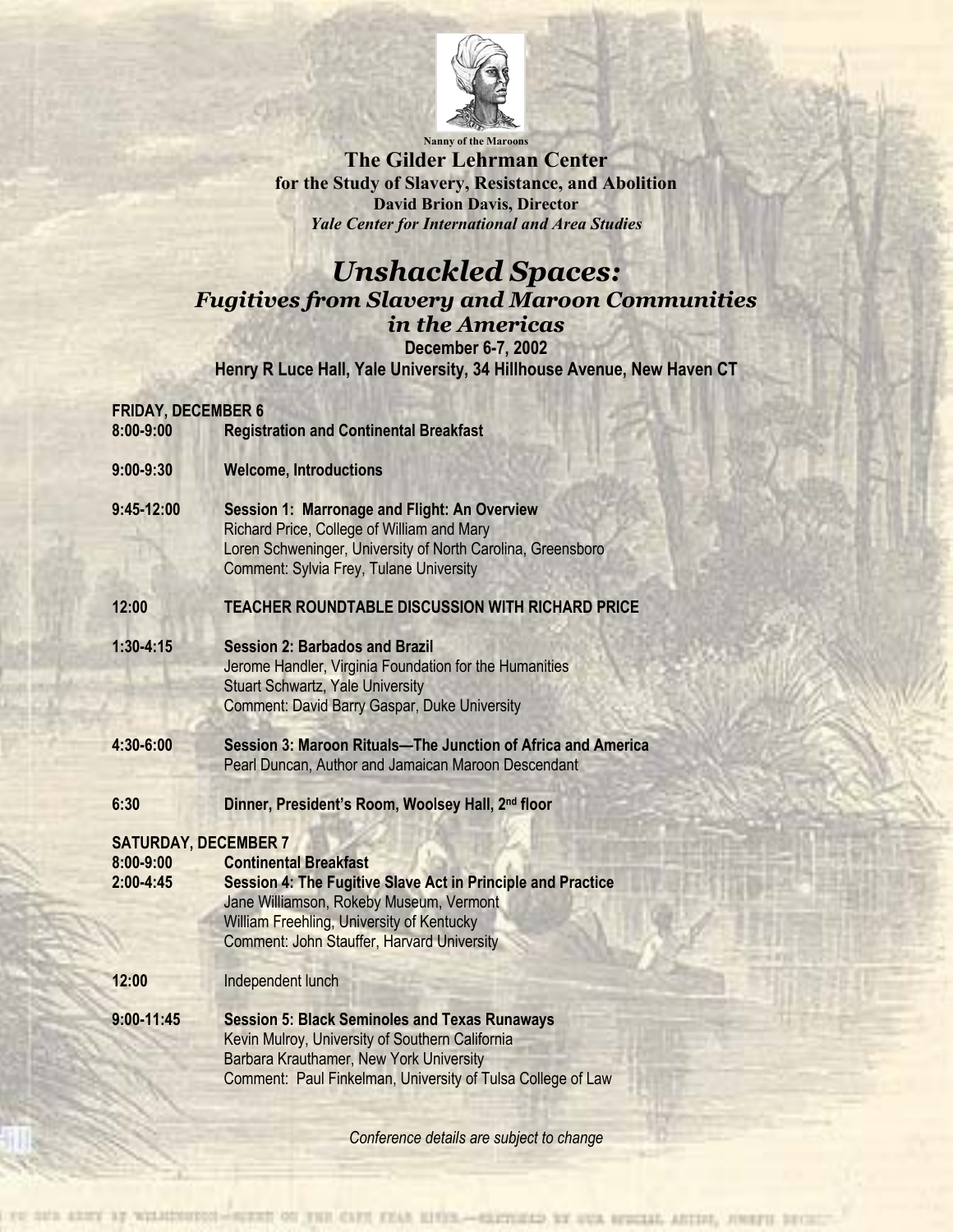

*.* 

Gilder Lehrman Center for the Study of Slavery, Resistance, and Abolition *Yale Center for International and Area Studies*  **Nanny of the Maroons** P.O. Box 208206, New Haven, CT 06520-8206